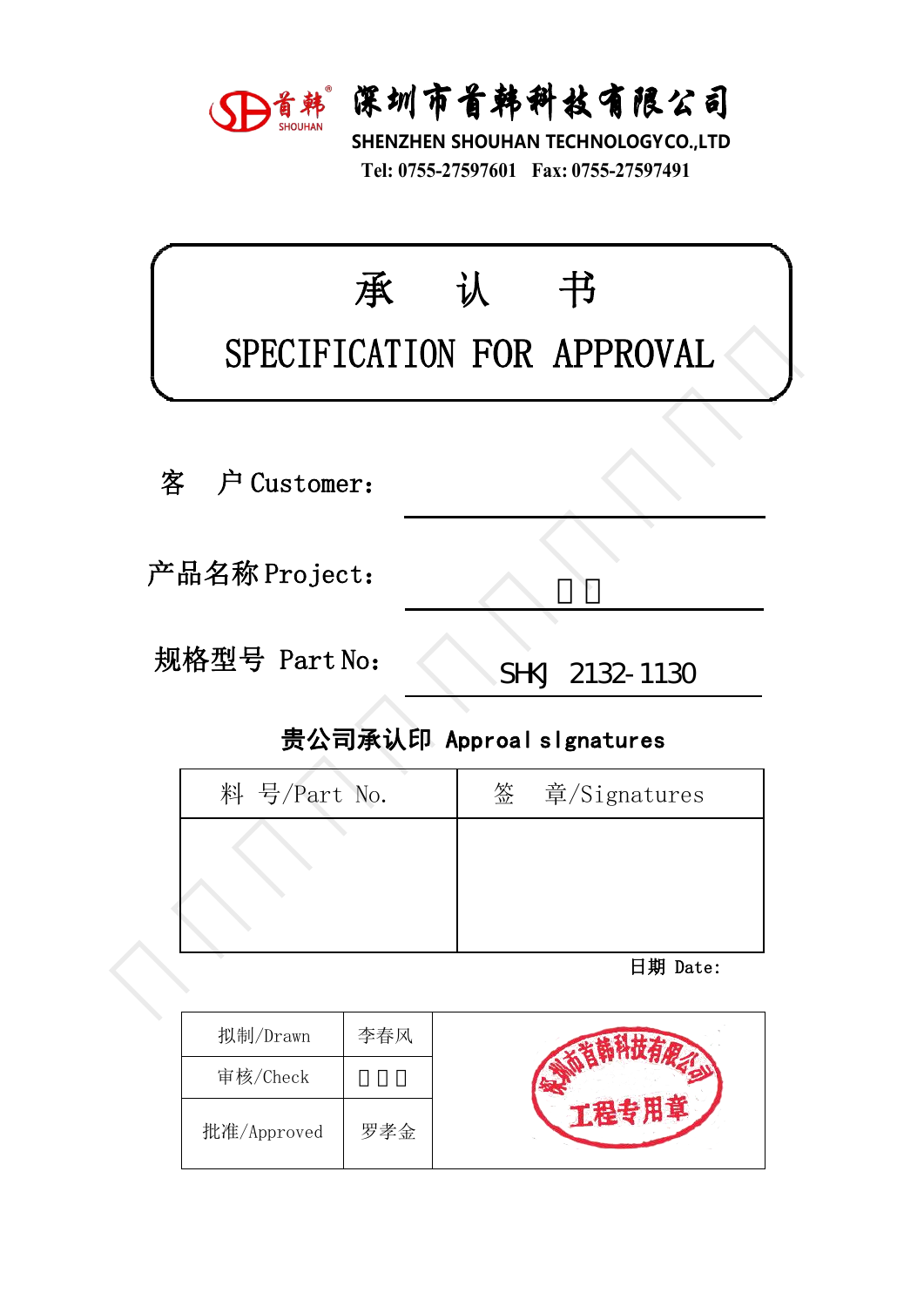## 承 認 書<br>SPECIFICATION FOR APPROVAL

|                                                      | 客户名稱<br><b>CUSTOMER</b>                    |                                                                                                                |     |                           |                                                                         |                                 | 日期<br><b>DATE</b>                           | 2020. 05. 11                |                 |  |  |  |
|------------------------------------------------------|--------------------------------------------|----------------------------------------------------------------------------------------------------------------|-----|---------------------------|-------------------------------------------------------------------------|---------------------------------|---------------------------------------------|-----------------------------|-----------------|--|--|--|
| 規 格<br>SHKJ 2132-1130<br><b>ITEM</b>                 |                                            |                                                                                                                |     |                           |                                                                         | 编<br>號<br>SERIAL NO.            |                                             |                             |                 |  |  |  |
| 形狀尺寸(單位/毫米):<br>實物圖:<br>1.2.<br>1.1.                 |                                            |                                                                                                                |     |                           |                                                                         |                                 | $\mathbf{A}$                                | $20.5 \pm 1.0 \text{ mm}$   |                 |  |  |  |
| SHAPE & DIMENSION(unit/mm):<br>The Sample::<br>外殻尺寸: |                                            |                                                                                                                |     |                           |                                                                         |                                 | B                                           | 20.5<br>$\pm$ 1.0 mm        |                 |  |  |  |
|                                                      | $\Phi C$ (Core ID)                         |                                                                                                                |     |                           |                                                                         | $\mathcal{C}$<br>± 0.8 mm<br>11 |                                             |                             |                 |  |  |  |
|                                                      |                                            |                                                                                                                |     |                           |                                                                         |                                 | D<br>$32 \pm 1.0$ mm                        |                             |                 |  |  |  |
|                                                      |                                            |                                                                                                                |     |                           |                                                                         | E<br>$36 \pm 1.0$ mm            |                                             |                             |                 |  |  |  |
|                                                      | 磁芯尺寸:                                      | н                                                                                                              |     |                           |                                                                         |                                 | F<br>$17 \pm 0.5$ mm                        |                             |                 |  |  |  |
|                                                      |                                            |                                                                                                                |     |                           |                                                                         |                                 | $\overline{G}$                              | 28                          | $± 0.7$ mm      |  |  |  |
|                                                      |                                            |                                                                                                                |     |                           |                                                                         |                                 | H                                           |                             | $11 \pm 0.4$ mm |  |  |  |
| 電氣性能檢測項目:<br>2.<br>ELECTRICAL REQUIREMENTS:          |                                            |                                                                                                                |     |                           |                                                                         |                                 | 測試儀器<br><b>TEST INSTRUMENTS</b>             |                             |                 |  |  |  |
| $\Box$ $L$                                           |                                            |                                                                                                                |     | <b>TEST</b>               | $\ensuremath{\mathbf{K}}\ensuremath{\mathbf{H}}\ensuremath{\mathbf{Z}}$ |                                 | 1. Q-METER:                                 |                             |                 |  |  |  |
| $\Box Q$                                             |                                            |                                                                                                                |     | FREQ<br><b>TEST</b>       | MHZ<br><b>KHZ</b>                                                       |                                 | OHP 4342A<br>$OMQ-172$<br>2. L.C.R. METER:  |                             |                 |  |  |  |
|                                                      |                                            | <b>MHZ</b><br>FREQ<br>KHZ<br>KHZ                                                                               |     |                           |                                                                         |                                 | <b>OHP 4284A</b><br>3. IMPEDANCE ANALYZER:  |                             |                 |  |  |  |
| ZZ                                                   |                                            | $Z2=100\Omega$ MIN<br>$Z1 = 50 \Omega$ MIN<br>25MHz<br>100MHZ<br>$\ensuremath{\mathbf{K}\mathbf{H}\mathbf{Z}}$ |     |                           |                                                                         |                                 | $\varnothing$ E4991A<br>OHP 4396B OHP 4191A |                             |                 |  |  |  |
|                                                      | $Z3=$                                      |                                                                                                                | MHZ | $Z4=$                     | $\ensuremath{\mathbf{K}\mathbf{H}\mathbf{Z}}$<br>MHZ                    |                                 | 4. L-METER:                                 | ØAgilent 16194A-TESTFIXTURE |                 |  |  |  |
|                                                      | 温度<br><b>TEMP</b>                          |                                                                                                                | C   | 濕度<br><b>HUMIDITY</b>     | $\%$                                                                    |                                 | OTH 2817A                                   | 5. DIGITAL MINI-OHM METER:  |                 |  |  |  |
|                                                      | 綫組<br>WINDING                              |                                                                                                                |     | $\Phi$ 0.5x0.5TSx100L(mm) |                                                                         |                                 | OVP2941A                                    |                             |                 |  |  |  |
|                                                      | 磁芯外觀:<br>3.<br>THE LIMIT OF CORE BREAKAGE: |                                                                                                                |     |                           |                                                                         |                                 |                                             |                             |                 |  |  |  |
|                                                      |                                            |                                                                                                                |     | 項目<br>Item                |                                                                         |                                 | 標準值<br>Standard Value                       |                             |                 |  |  |  |
|                                                      | 一處缺陷的面積<br>Area of a breakage              |                                                                                                                |     |                           |                                                                         |                                 | $\leq 2$ mm <sup>2</sup>                    |                             |                 |  |  |  |
| 總缺陷面積<br>All area of the breakage                    |                                            |                                                                                                                |     |                           |                                                                         |                                 | $\leq 2mm^2$                                |                             |                 |  |  |  |
| 缺陷深度<br>The depth of the breakage                    |                                            |                                                                                                                |     |                           | ≤0.4mm                                                                  |                                 |                                             |                             |                 |  |  |  |
| 毛刺長度<br>The length of burr                           |                                            |                                                                                                                |     |                           | $\leq 0.2$ mm                                                           |                                 |                                             |                             |                 |  |  |  |
|                                                      |                                            |                                                                                                                |     |                           |                                                                         |                                 |                                             |                             |                 |  |  |  |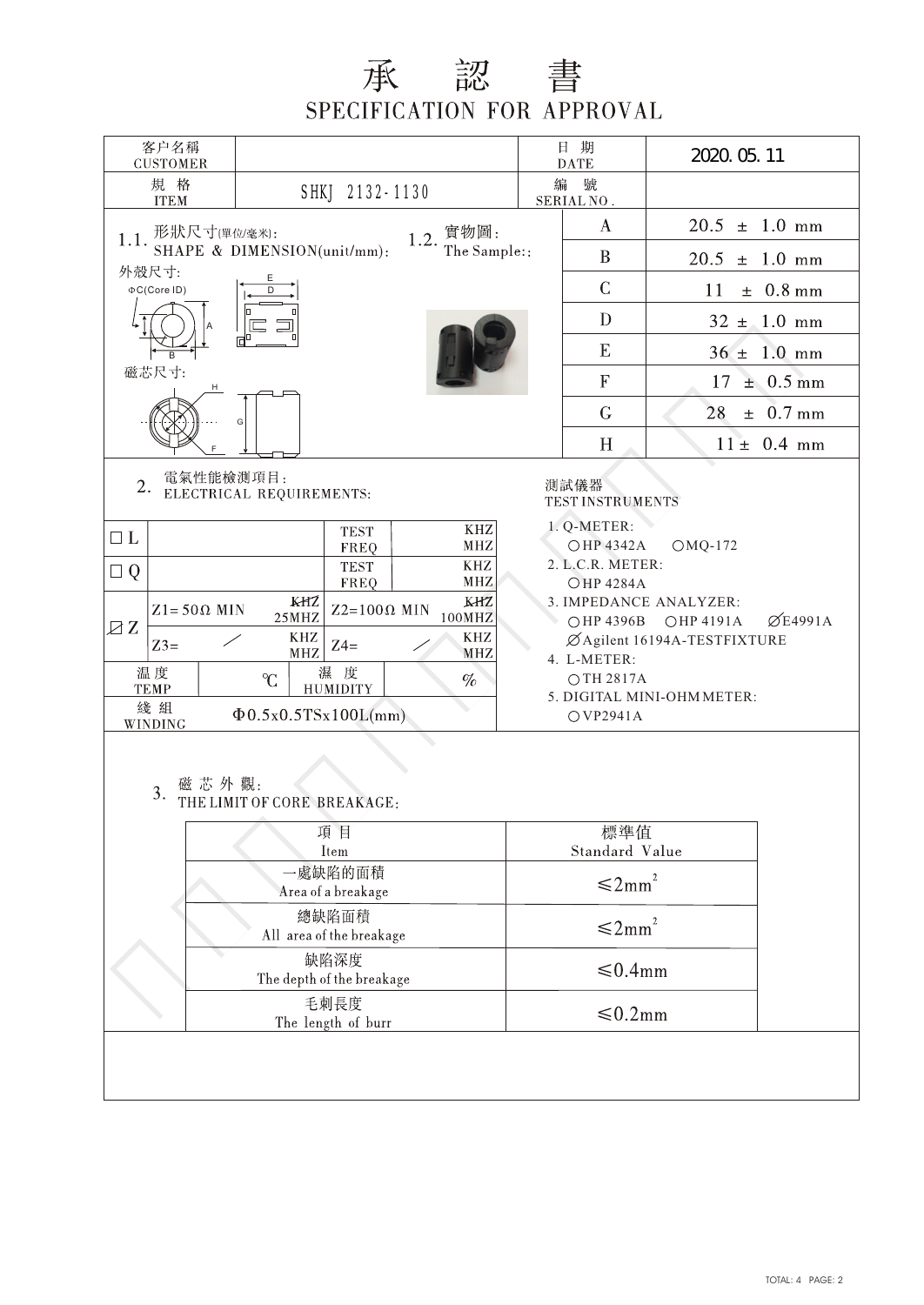檢驗數據 **INSPECTION DATA** 

| 客户名稱<br><b>CUSTOMER</b>             |              |                                        | $\mathbf{DATA}$                                                              | 日期<br>2020. 05. 11    |                                                           |                                     |                      | 數 量<br><b>QUANTITY</b>  | 10PCS                |                                 |              |       |  |
|-------------------------------------|--------------|----------------------------------------|------------------------------------------------------------------------------|-----------------------|-----------------------------------------------------------|-------------------------------------|----------------------|-------------------------|----------------------|---------------------------------|--------------|-------|--|
| 號<br>編<br>SERIAL NO.<br>規 格         |              | SHKJ 2132-1130                         | 實物圖:<br>形狀尺寸(單位/毫米):<br>SHAPE & DIMENSION(unit/mm):<br>The Sample::<br>外殻尺寸: |                       |                                                           |                                     |                      |                         |                      |                                 |              |       |  |
| <b>ITEM</b><br>綫 組                  |              | $\Phi$ 0.5x0.5TSx100L(mm)              | <b>OC(Core ID)</b>                                                           |                       |                                                           |                                     |                      |                         |                      |                                 |              |       |  |
| WINDING<br>測試頻率<br><b>TEST FREQ</b> |              | KHZ<br>$Z1=$<br>$Z2=$<br><b>25 MHZ</b> |                                                                              |                       | KHZ                                                       |                                     |                      |                         |                      |                                 |              |       |  |
|                                     |              | -KHZ<br>$Z3=$<br>$Z4=$<br><b>MHZ</b>   |                                                                              |                       | $100\,\mathrm{MHz}$<br>$\ensuremath{\mathrm{KHZ}}$<br>MHZ |                                     | 磁芯尺寸:                |                         |                      |                                 |              |       |  |
| 温度<br><b>TEMP</b>                   |              | C                                      |                                                                              | 濕度<br><b>HUMIDITY</b> | $\%$                                                      |                                     |                      |                         |                      |                                 |              |       |  |
|                                     |              | 電氣性能<br>ELECTRIC CHARACTERISTICS       |                                                                              |                       |                                                           | 尺<br>寸(單位:毫米)<br>DIMENSION(unit:mm) |                      |                         |                      |                                 |              |       |  |
| 項目<br><b>TEST</b><br><b>ITEM</b>    | $Z1(\Omega)$ | $Z2(\Omega)$                           | $Z3(\Omega)$                                                                 | $Z4(\Omega)$          | $\bf{A}$                                                  | $\, {\bf B}$                        | $\mathcal{C}$        | D                       | E                    | $\boldsymbol{\mathrm{F}}$       | $\mathsf{G}$ | H     |  |
|                                     | 50           | 100                                    |                                                                              |                       | 20.5                                                      | 20.5                                | 11                   | 32                      | 36                   | 17                              | 28           | 11    |  |
| $\ddot{}$                           | $\prime$     | $\sqrt{\phantom{a}}$                   |                                                                              |                       | 1.0                                                       | 1.0                                 | 0.8                  | 1.0                     | 1.0                  | 0.5                             | 0.7          | 0.4   |  |
| —                                   | $\theta$     | $\boldsymbol{0}$                       |                                                                              |                       | 1.0                                                       | 1.0                                 | 0.8                  | 1.0                     | 1.0                  | 0.5                             | 0.7          | 0.4   |  |
| $\mathbf{1}$                        | 64.8         | 137.8                                  |                                                                              |                       | 20.10                                                     | 20.11                               | 11.21                | 32.10                   | 36.06                | 17.10                           | 28.21        | 11.10 |  |
| $\overline{2}$                      | 65.0         | 137.0                                  |                                                                              |                       | 19.90                                                     | 19.98                               | 11.15                | 32.15                   | 36.05                | 16.90                           | 28.15        | 11.15 |  |
| 3                                   | 64.7         | 136.7                                  |                                                                              |                       | 20.05                                                     | 20.04                               | 11.23                | 32.13                   | 36.08                | 17.05                           | 28.23        | 11.13 |  |
| $\overline{4}$                      | 64.9         | 135.5                                  |                                                                              |                       | 20.06                                                     | 20.07                               | 11.23                | 32.16                   | 36.06                | 17.06                           | 28.23        | 11.16 |  |
| 5                                   | 65.7         | 135.7                                  |                                                                              |                       | 19.99                                                     | 19.96                               | 11.22                | 32.12                   | 36.05                | 16.99                           | 28.22        | 11.12 |  |
| 6                                   | 64.9         | 138.6                                  |                                                                              |                       | 19.96                                                     | 19.95                               | 11.23                | 32.09                   | 36.07                | 16.96                           | 28.23        | 11.09 |  |
| $\tau$                              | 65.3         | 138.2                                  |                                                                              |                       | 20.04                                                     | 20.05                               | 11.20                | 32.14                   | 36.05                | 17.04                           | 28.20        | 11.14 |  |
| $8\,$                               | 65.4         | 137.6                                  |                                                                              |                       | 20.01                                                     |                                     |                      | $20.03$   11.16   32.12 |                      | $36.04$   17.01   28.16   11.12 |              |       |  |
| 9                                   | 64.9         | 135.8                                  |                                                                              |                       | 20.07                                                     | 20.04                               | 11.24                | 32.08                   | 36.07                | 17.07                           | 28.24        | 11.08 |  |
| 10                                  | 64.2         | 136.4                                  |                                                                              |                       | 19.98                                                     | 19.97                               | 11.18                | 32.07                   | 36.06                | 16.98                           | 28.18        | 11.07 |  |
| $\overline{X}$                      | 64.98        | 136.93                                 |                                                                              |                       | 20.02                                                     | 20.02                               | 11.2                 | 32.1                    | 36.06                | 17.01                           | 28.20        | 11.11 |  |
| Y/N<br>$\mathbf Y$                  |              | $\mathbf Y$                            |                                                                              |                       | $\mathbf Y$                                               | Y                                   | $\mathbf Y$          | Y                       | $\mathbf Y$          |                                 | $\mathbf Y$  | Y     |  |
| 測試儀器:<br>TEST INSTRUMENTS:          |              |                                        |                                                                              | 檢                     | 驗<br><b>INSPECTED</b>                                     |                                     | 復核<br><b>CHECKED</b> | 確                       | 認<br><b>APPROVED</b> |                                 |              |       |  |
|                                     |              | E4991A+16194A                          |                                                                              |                       | D                                                         | O                                   |                      |                         |                      |                                 |              |       |  |